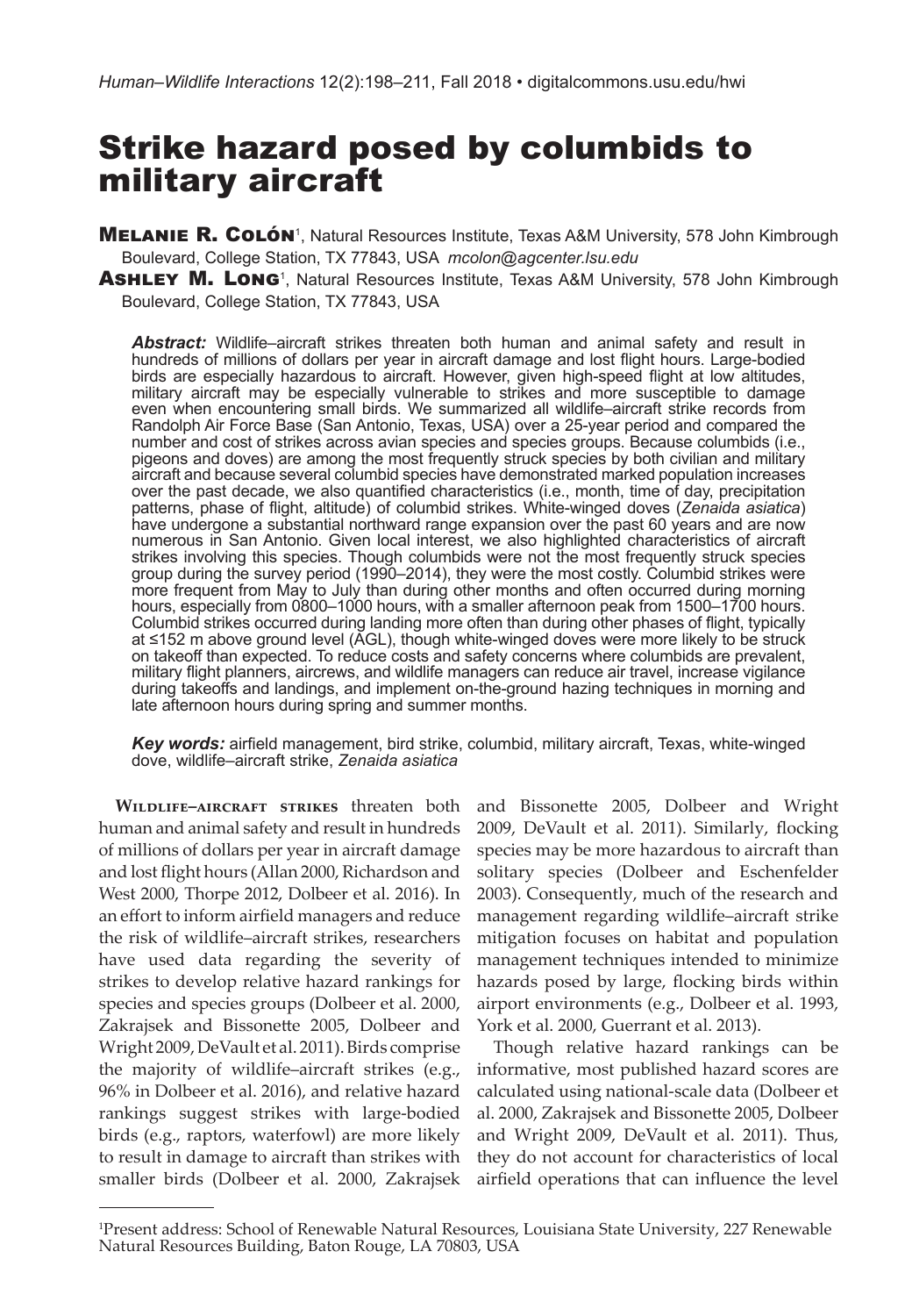of hazard posed by particular species or species groups. For instance, general aviation aircraft (e.g., gliders, business jets) and military aircraft used in flight training and combat exercises are smaller and narrower than most commercial aircraft. Though these aircraft are involved in fewer strikes with wildlife than larger planes (e.g., Burger 1983, 1985; Shaw and McKee 2008), they are more likely to incur damage, even when encountering small birds (e.g., Anderson et al. 2005, Dolbeer et al. 2016). Similarly, military aircraft often operate at lower altitudes and higher speeds than civilian aircraft, which may make them more vulnerable to strikes and more susceptible to damage when strikes occur (Neubauer 1990, Tedrow 1998, Eschenfelder 2005). For example, U.S. Air Force (USAF) military aircraft averaged 61 strikes per year with eastern meadowlarks (*Sturnella magna*) from 1995 to 2016 (USAF 2018), with an average annual cost for damages that was 7.6 times greater than that resulting from the average 65 eastern meadowlark strikes with civilian aircraft each year over a similar period (1990– 2015; Dolbeer et al. 2016).

Characteristics of local avifauna (e.g., species' abundance, distribution, movement patterns, and behavioral ecology) can also influence the potential risk posed by particular species or species groups at a given airport. Members of the family Columbidae (i.e., pigeons, doves) are among the species most frequently struck by aircraft in the United States, and they account for the greatest number of strikes involving multiple birds (Dolbeer et al. 2016). Nonetheless, columbids are considered less hazardous to aircraft compared to larger species because fewer columbid strikes nationwide result in substantial damage (Dolbeer et al. 2000, Zakrajsek and Bissonette 2005, Dolbeer and Wright 2009, DeVault et al. 2011). That said, several columbid species demonstrate characteristics that suggest they could pose a significant hazard to aircraft at local scales, particularly in urban environments. Columbids are widely distributed in North America, and several species have demonstrated marked range expansions with concomitant population increases over the past decade (Sauer et al. 2017). Columbids readily exploit or adapt to urban environments (e.g., Blair 1996, Kark et al. 2007, Conole and Kirkpatrick 2011), and synurbic populations often have higher densities than rural populations, decreased migratory behavior, and prolonged breeding seasons (Luniak 2004, Francis and Chadwick 2012). Moreover, many columbids demonstrate flocking behavior when traveling to and from foraging and drinking locations (Leopold 1953, Cade 1965, Lefebvre 1985).

As a case study to demonstrate the potential strike hazard columbids can pose to military aircraft at a local scale, we examined wildlife– aircraft strike data collected at a USAF base near San Antonio, Texas, USA. The location was ideal because white-winged doves (*Zenaida asiatica*) have undergone a substantial northward range expansion in Texas over the past 60 years (Small et al. 2006, Veech et al. 2011, Butcher et al. 2014), with the largest population now found in San Antonio (West et al. 1993, Schwertner et al. 2002). We first summarized all wildlife–aircraft strike data and compared the number and cost of strikes across avian species and species groups. We then quantified characteristics associated with columbid strikes (i.e., month, time of day, precipitation patterns, phase of flight, altitude) to inform flight planners and land managers looking to reduce the impacts of columbid-aircraft strikes. We also highlighted characteristics of white-winged dove strikes separately, given their local importance and continued range expansion both in and outside of Texas (Butcher et al. 2014, Sauer et al. 2017).

## **Study area**

Randolph Air Force Base (AFB; UTM 14N 569946/3266974) is a 1,168-ha military training installation located ~20 km northeast of downtown San Antonio in Bexar County, Texas. It is currently the only Air Force base offering advanced training in instructor skills for pilots qualified to fly trainer aircraft and additionally offers coursework in aircraft fighter fundamentals, weapons systems, remotely piloted aircraft, and basic sensor operations, among other topics. To facilitate the training mission at Randolph AFB, 2 parallel northsouth-directed runways flank an improved area (i.e., permanent structures, lawns, and other landscaping) to the east and west. Climate in the region is humid and subtropical, with an average annual precipitation of ~73 cm and an average annual temperature of ~21°C (National Oceanic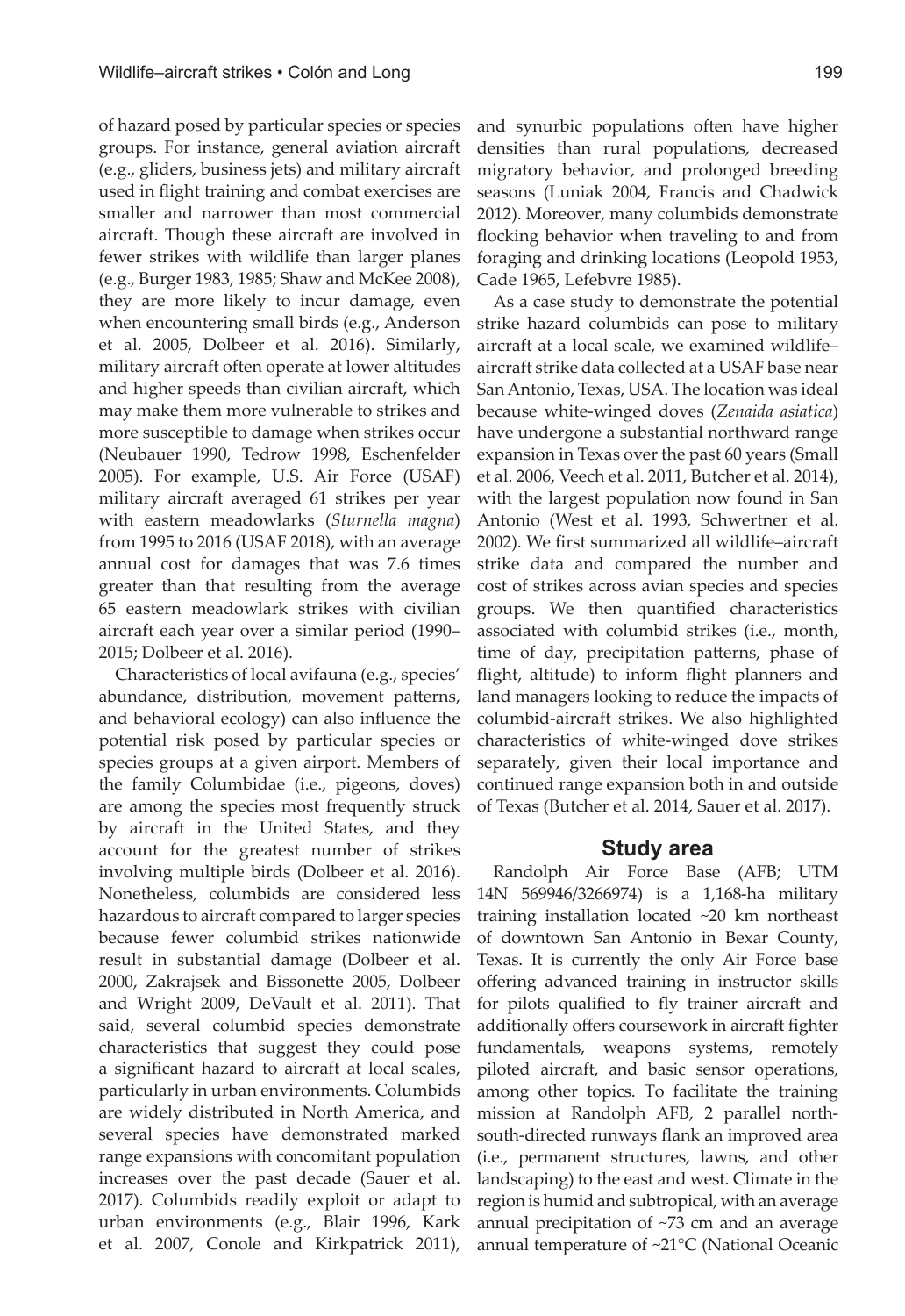and Atmospheric Administration [NOAA] 2018). Rainfall tends to be greatest in May, June, and September, and temperatures are typically greatest in July and August, but there is notable variation between years (NOAA 2018).

## **Methods Wildlife–aircraft strike data**

We used records obtained from USAF's Bird/wildlife Aircraft Strike Hazard (BASH) database to summarize wildlife–aircraft strikes that occurred at Randolph AFB from 1990 to 2014. The USAF BASH dataset identified each wildlife–aircraft strike as occurring on or off base. We excluded all off-base records as well as those lacking information regarding proximity to the base. We also excluded on-base records with reported altitudes >457 m (1,500 ft) above ground level (AGL), which we considered as outside the airport environment where management actions could be focused (Dolbeer and Begier 2012). We classified the remaining on-base records as involving birds, bats, or lacking identifying information. We then further categorized all records that specifically indicated bird involvement into 7 species groups based on shared life history characteristics, behaviors, and habitat use. Species groups included waterbirds (ducks, pelicans, wading birds), raptors (vultures, hawks, falcons), shorebirds (plovers, curlews, sandpipers, woodcocks), columbids (pigeons and doves), swifts and hummingbirds, nightjars, and perching birds (e.g., flycatchers, vireos, swallows, thrushes, sparrows, blackbirds, warblers).

We calculated the total number of wildlife– aircraft strikes and the number and percentage of strikes resulting in aircraft damage across the survey period. We also calculated total numbers and percentages by taxa for strike events involving birds and identified the species and species groups most frequently reported. We then compared the distribution of all strikes involving birds with that of damaging bird strikes by species group using a Monte Carlo multinomial test with chi-square as a measure of goodness-of-fit (Engels 2015). We also calculated the total and average costs of aircraft damage resulting from wildlife–aircraft strikes overall and bird strikes in particular and identified the most costly species and species groups. We considered damages costing ≥\$20,000 to be substantial (similar to damage classes A–D defined in USAF AFI91-204).

## **Factors influencing wildlife–aircraft strikes**

For all statistical tests described below, we first considered all wildlife–aircraft strikes, then subsets of the data representing only strikes involving columbids and only strikes involving white-winged doves. We calculated standard deviation (SD) for all means and reported minimum and maximum values for all metrics. We used the open source statistical program R (R Core Team, Vienna, Austria) to conduct all analyses.

Information regarding aircraft movements at Randolph AFB during our survey period was limited. However, the 12th Operations Support Squadron was able to provide us with the annual number of flight operations within Randolph AFB's airspace from 2003 to 2014 and the number of monthly flight operations from 2011 to 2014. In addition, the Air Force Flight Standards Agency provided data on flight operations at the base by time of day (i.e., 6-hr time blocks) from 2010 to 2014. Where possible, we used this information to provide context for temporal analyses of wildlife–aircraft strike data.

We first calculated the mean number of strikes per year over the survey period and used generalized least squares regression to determine if annual strike totals corresponded with annual flight activity from 2003 to 2014. We then examined monthly trends as well as other factors that could influence the frequency or severity wildlife–aircraft strikes—specifically, time of day, precipitation, phase of flight (e.g., takeoff, landing), and altitude. For each analysis, we classified records according to categories (detailed below) and determined the number and percentage of strikes in each category. We then used chi-square or Monte Carlo multinomial tests of goodness-of-fit (depending on sample sizes) to determine if strikes were distributed among categories as expected (Engels 2015). We calculated Cramer's *V* as a measure of effect size for all goodness-of-fit tests. We performed a one-way analysis of variance test with Tukey's Honest Significance Difference test to evaluate differences in the number flight operations by month from 2011 to 2014 and calculated Pearson's correlation coefficients to determine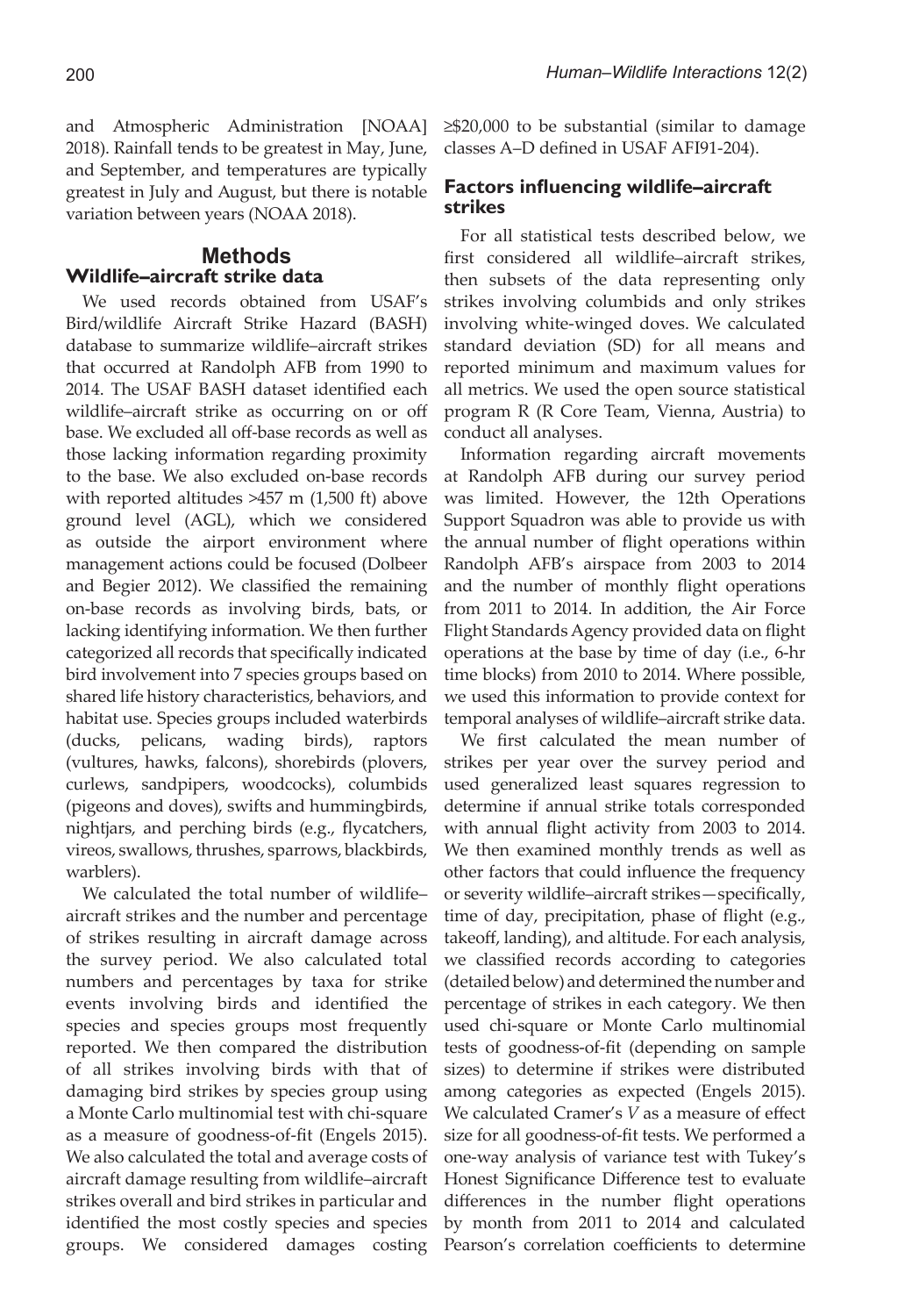if monthly strike patterns corresponded to differences in monthly flight activity.

We classified each strike as occurring during daylight hours or at night according to the reported event time. We considered strikes occurring between 0600 and 1800 hours to be daytime events and strikes occurring between 1800 and 0600 hours to be nighttime events. We further divided daytime events into early (0600–1200) and late (1200–1800) intervals corresponding with the 6-hour blocks in the available dataset. We then identified the number and percentage of strikes according to these categories and compared values against the expected distributions given aircraft activity. We assumed the distribution of flight operations by time of day from 2010 to 2014 was similar across the entire survey period.

 We obtained daily and monthly precipitation data recorded at San Antonio International Airport (UTM 14N 55152/3266958; NOAA 2018), ~20 km east of Randolph AFB. We analyzed the daily precipitation data according to 3 levels: ≥0.25 cm, ≥1.27 cm, and ≥2.54 cm (as in Gabrey and Dolbeer 1996). At each level, we grouped days into 1 of 7 categories according to the number of days since rainfall. We assigned a "0" for days when rainfall occurred and a "6" if ≥6 days had passed since a rainfall event (Gabrey and Dolbeer 1996). Because it was rare for multiple strikes to occur on a single day, we determined the number of days in each category at each level during the survey period as well as the number of days in each category at each level on days with strikes and compared the distributions as described above. In addition, we calculated Pearson's correlation coefficients to examine relationships between monthly rainfall totals and the number of strikes.

We considered all strike events occurring on the ground, except those involved in takeoff and landing, as ground operations (e.g., passenger loading, taxiing, maintenance). We included initial climb in the takeoff category and initial and final approach, traffic pattern, and final landing in the landing category. We considered all other activities to be low-level flight as they occurred on or in close proximity to the base at altitudes ≤457 m AGL. To simplify comparisons when analyzing strike altitudes, we only included records reported in units AGL, which we grouped into 3 152-m (500-ft) intervals: ≤152 m AGL, 153–304 m AGL, and 305–457 m AGL and compared as described above.

#### **Results Summary of wildlife–aircraft strikes by taxa**

We analyzed 2,130 wildlife–aircraft strikes that occurred on Randolph AFB from 1990 to 2014; 75% (*n* = 1,594) included no identifying information about the organisms involved, 24% (*n* = 516) identified birds, and 1% (*n* = 20) identified bats (Table 1). Among the records specifically identifying birds, perching birds were the most commonly reported species group (55%), followed by columbids (25%) and raptors (7%; Table 1). Strike records indicated 55 bird species involved in wildlife–aircraft strikes over the survey period (Table 1), with barn swallows (*Hirundo rustica*; 16%), mourning doves (*Zenaida macroura*; 14%), scissor-tailed flycatchers (*Tyrannus forficatus*; 8%), and whitewinged doves (8%) being the most common (Table 1).

Eighteen percent ( $n = 378$ ) of all wildlifeaircraft strikes resulted in aircraft damage, with 16% of those resulting in substantial damage (i.e., ≥\$20,000;  $\bar{x}_{substantial}$  = \$166,454 ± 467,221 SD; range \$20,487–3,539,930). Among the records specifically identified as bird strikes, 26% (*n* = 132) resulted in aircraft damage, with 11% of those resulting in substantial damage. The distribution of damaging bird strikes among species groups was as expected given that of all bird strikes by species group  $(P = 0.12, V = 0.11)$ , with perching birds accounting for 48% of damaging strikes by birds, and columbids and raptors accounting for 27% and 11%, respectively. However, the distribution of bird strikes with substantial damage differed from that expected given the distribution of all bird strikes by species group  $(P = 0.03, V = 0.52)$ . Though proportionally more strikes with nightjars, bats, and raptors resulted in damage (i.e., 6 of 10, 9 of 20, and 14 of 38, respectively), the potential for substantial damage during damaging strikes was greatest for columbids (12 of 35), unidentified organisms (44 of 237), and raptors (1 of 14; Table 1). Columbids were involved in 80% (*n* = 12) of bird strikes with substantial damage. White-winged doves accounted for the greatest number (*n* = 7), followed by mourning doves  $(n=4)$ , with 1 strike each for rock pigeons (*Columba livia*), merlins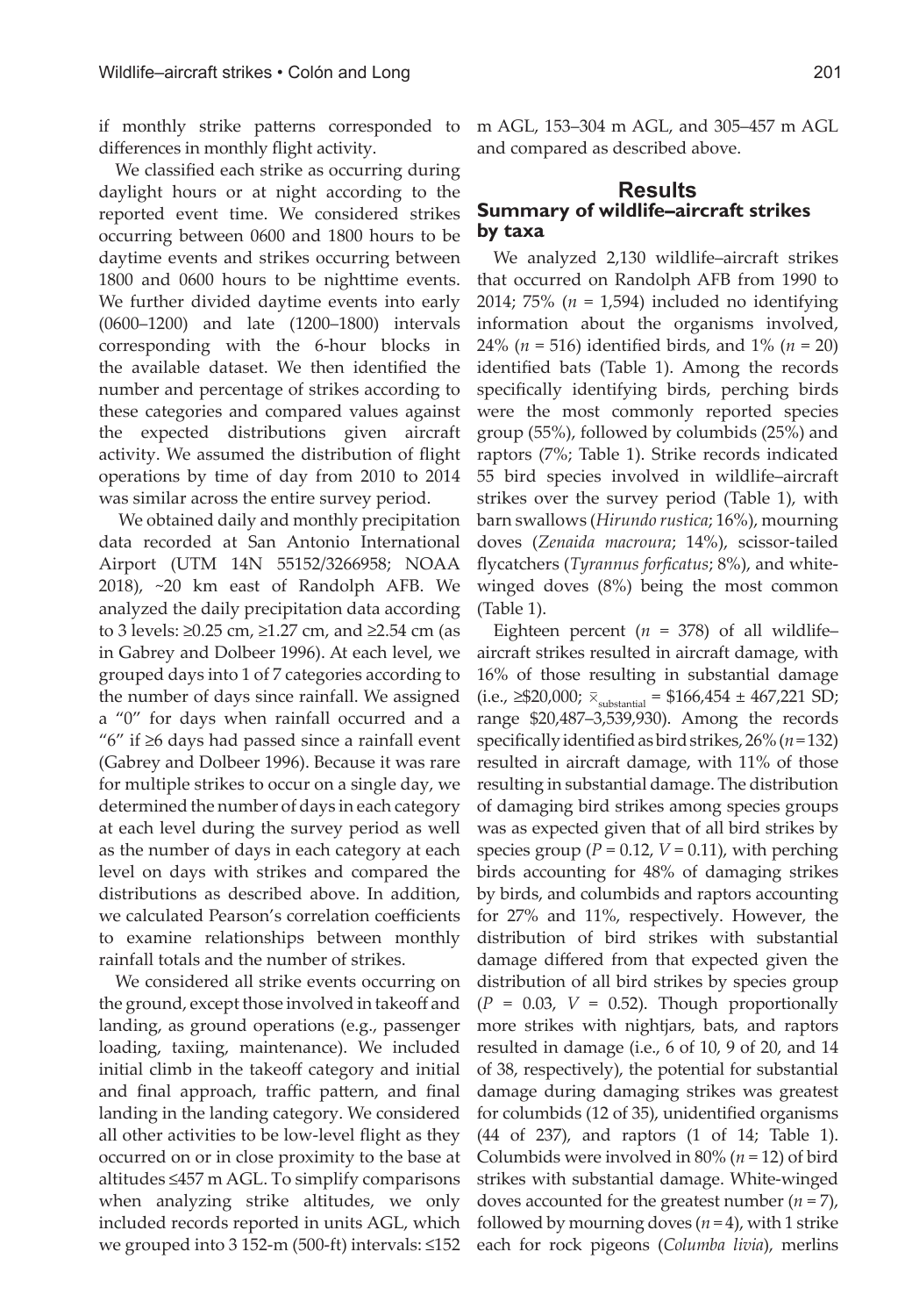| Common<br>name                 | Taxonomic<br>name      | No. of<br>strikes   | Total<br>damage<br>costs | Mean cost of<br>damage per<br>damaging<br>strike |
|--------------------------------|------------------------|---------------------|--------------------------|--------------------------------------------------|
| Waterbirds                     |                        | 1(1)                | \$25                     | \$25                                             |
| Redhead                        | Aythya americana       | 1(1)                | \$25                     | \$25                                             |
| Raptors                        |                        | $35^{\circ}$ (14)   | \$83,403                 | \$5,213                                          |
| <b>Black vulture</b>           | Coragyps atratus       | 11(3)               | \$2,662                  | \$887                                            |
| Turkey vulture                 | Carthartes aura        | 5(0)                |                          |                                                  |
| Osprey                         | Pandion haliaetus      | 1(1)                | \$11,309                 | \$11,309                                         |
| Sharp-shinned hawk             | Accipiter striatus     | 2(1)                | \$16                     | \$16                                             |
| Swainson's hawk                | Buteo swainsoni        | 3(0)                |                          |                                                  |
| Red-tailed hawk                | Buteo jamaicensis      | 6 (4)               | \$3,056                  | \$764                                            |
| American kestrel               | Falco sparverius       | 6(4)                | \$8,478                  | \$2,120                                          |
| Merlin <sup>b</sup>            | Falco columbarius      | 1(1)                | \$57,882                 | \$57,882                                         |
| Shorebirds                     |                        | $14^{\circ}$ (4)    | \$64                     | \$16                                             |
| Killdeer                       | Charadrius vociferus   | 12(2)               | \$32                     | \$16                                             |
| Long-billed curlew             | Numenius americanus    | 1(1)                | \$16                     | \$16                                             |
| American woodcock              | Scolopax minor         | 1(1)                | \$16                     | \$16                                             |
| Columbids                      |                        | 129(35)             | \$1,401,947              | \$40,056                                         |
| Rock pigeon <sup>b</sup>       | Columbia livia         | 11(6)               | \$64,306                 | \$10,718                                         |
| White-winged dove <sup>b</sup> | Zenaida asiatica       | 42(9)               | \$885,566                | \$98,396                                         |
| Mourning dove <sup>b</sup>     | Zenaida macroura       | 71 (19)             | \$452,049                | \$23,793                                         |
| Mixed pigeons and<br>doves     |                        | 5(1)                | \$16                     | \$16                                             |
| Swifts and Hummingbirds        |                        | 38 <sup>a</sup> (9) | \$9,948                  | \$1,105                                          |
| Chimney swift                  | Chaetura pelagica      | 36(7)               | \$9,916                  | \$1,417                                          |
| Ruby-throated<br>hummingbird   | Archilochus colubris   | 2(2)                | \$32                     | \$16                                             |
| Nightjars                      |                        | 10(6)               | \$10,080                 | \$1,680                                          |
| Lesser nighthawk               | Chordeiles acutipennis | 1(1)                | \$16                     | \$16                                             |
| Common nighthawk               | Chordeiles minor       | 9(5)                | \$10,064                 | \$2,013                                          |
| Perching birds                 |                        | $269^{\rm a}$ (63)  | \$417,077                | \$6,620                                          |
| Western kingbird               | Tyrannus verticalis    | 5(0)                |                          |                                                  |
| Scissor-tailed flycatcher      | Tyrannus forficatus    | 40(17)              | \$15,892                 | \$935                                            |
| Horned lark                    | Eremophila alpestris   | 17(4)               | \$17,311                 | \$4,328                                          |
| Purple martin                  | Progne subis           | 6(1)                | \$2,000                  | \$2,000                                          |
| Tree swallow                   | Tachycineta bicolor    | 2(0)                |                          |                                                  |
| <b>Bank</b> swallow            | Riparia riparia        | 4(2)                | \$32                     | \$16                                             |

Table 1. Number of strikes (strikes with damage)<sup>a,</sup> total cost of damages, and mean cost of damage per damaging strike by species and species group for wildlife–aircraft strikes occurring at Randolph Air Force Base, near San Antonio, Texas, USA (1990–2014).

*Continued on next page...*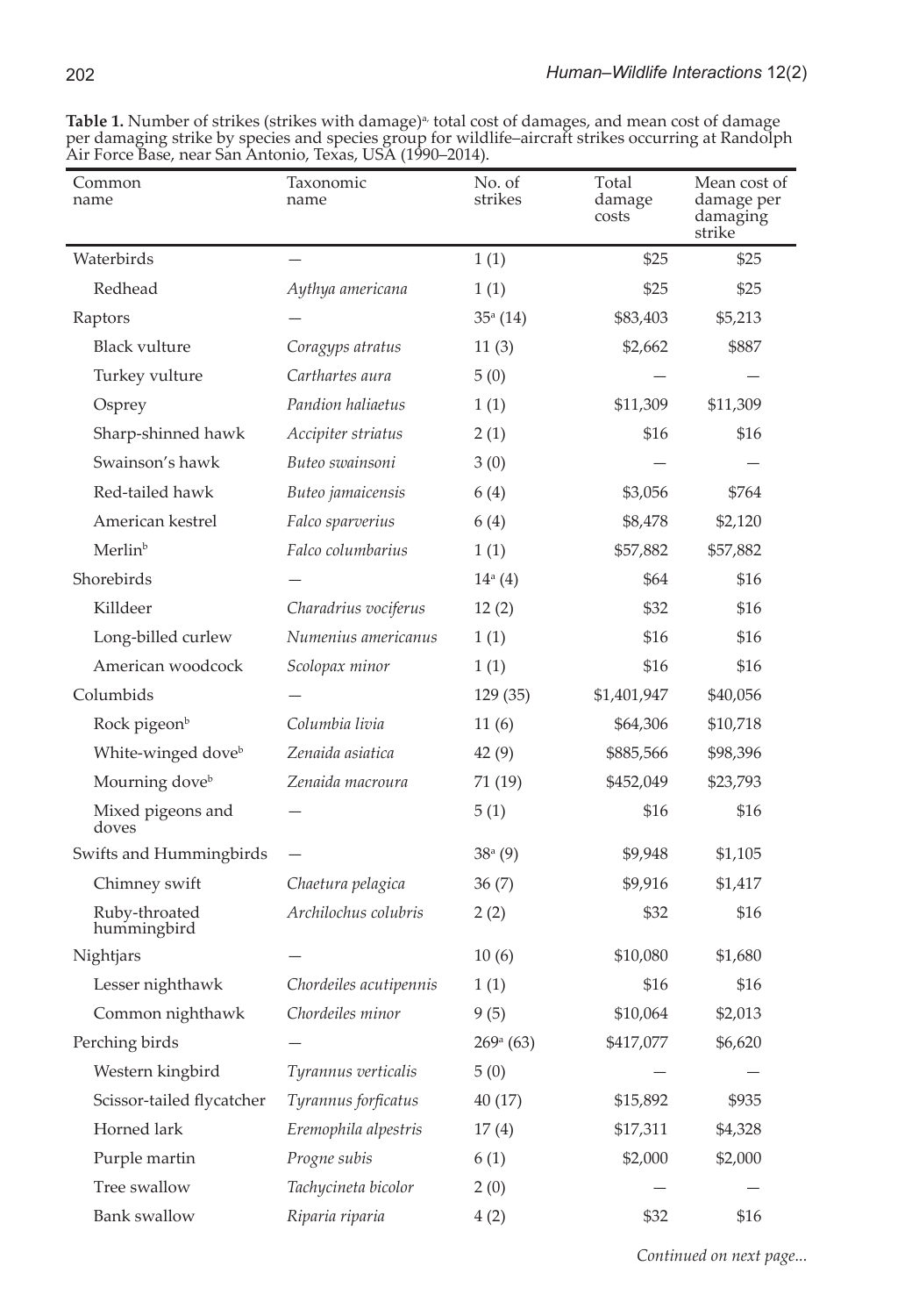*Continued from previous page.*

| Cliff swallow                              | Petrochelidon pyrrhonota | 21(3)            | \$96         | \$32      |  |
|--------------------------------------------|--------------------------|------------------|--------------|-----------|--|
| Cave swallow                               | Petrochelidon fulva      | 6(0)             |              |           |  |
| Barn swallow                               | Hirundo rustica          | 80 (18)          | \$5,368      | \$298     |  |
| Unknown swallow                            |                          | 5(0)             |              |           |  |
| Blue-gray gnatcatcher                      | Polioptila caerulea      | 11(2)            | \$197        | \$99      |  |
| Swainson's thrush                          | Catharus ustulatus       | 5(1)             | \$5,000      | \$5,000   |  |
| Wood thrush                                | Hylocichla mustelina     | 1(1)             | \$16         | \$16      |  |
| American robin                             | Turdus migratorius       | 12(2)            | \$32         | \$16      |  |
| European starling                          | Sturnus vulgaris         | 1(1)             | \$16         | \$16      |  |
| Cedar waxwing                              | Bombycilla cedrorum      | 2(0)             |              |           |  |
| House sparrow <sup>b</sup>                 | Passer domesticus        | 1(1)             | \$293,097    | \$293,097 |  |
| House finch                                | Haemorhous mexicanus     | 2(0)             |              |           |  |
| Vesper sparrow                             | Pooecetes gramineus      | 1(1)             | \$16         | \$16      |  |
| Eastern meadowlark                         | Sturnella magna          | 5(1)             | \$40         | \$40      |  |
| Western meadowlark                         | Sturnella neglecta       | 1(1)             | \$16         | \$16      |  |
| Red-winged blackbird                       | Agelaius phoeniceus      | 2(1)             | \$16         | \$16      |  |
| Brown-headed cowbird                       | Molothrus ater           | 5(2)             | \$266        | \$133     |  |
| Common grackle                             | Quiscalus quiscula       | 2(0)             |              |           |  |
| Unknown blackbird                          |                          | 2(0)             |              |           |  |
| Yellow-rumped warbler                      | Setophaga coronata       | 2(2)             | \$232        | \$116     |  |
| Unknown perching<br>bird <sup>b</sup>      |                          | $26^{\circ}$ (3) | \$82,434     | \$27,478  |  |
| Bats                                       |                          | 20(9)            | \$9,766      | \$1,085   |  |
| No identifying<br>information <sup>b</sup> |                          | 11,594 (237)     | \$8,516,927  | \$35,936  |  |
| <b>TOTAL</b>                               |                          | 2,130 (378)      | \$10,449,237 | \$27,643  |  |

a Excludes species with only 1 reported strike and no reported damage (i.e., 3 raptors [*Caracara cheriway*, *Buteo lineatus*, and an unknown], 3 shorebirds [*Calidris subruficollis*, *C. pusilla*, and an unknown], 1 unknown hummingbird, and 11 perching birds [*Lanius ludovicianus*, *Vireo solitarius*, *V. olivaceus*, *Anthrus spragueii*, *Passerculus sandwichensis*, *Zonotrichia leucophyrs*, *Cardellina pusilla*, *Pheucticus ludovicianus*, an unknown flycatcher, an unknown thrush, and an unknown sparrow]). <sup>b</sup>  $\mathbb{R}$  At least 1 individual of species was involved with a substantial strike (i.e., strike resulting in

≥\$20,000 in aircraft damage).

(*Falco columbarius*), house sparrows (*Passer domesticus*), and unknown perching birds.

Aircraft damage resulting from strikes with all wildlife at Randolph AFB cost \$10,449,237  $(\bar{x} = $24,643 \pm 192,804$  SD; range \$5-3,539,930) over the survey period (Table 1). Eighteen percent of the damage costs during the survey period were associated with records identified as bird strikes (\$1,922,544;  $\bar{x}$  = \$14,565 ± 49,112 SD; range \$5–322,434). Columbids were the most costly avian species group, accounting for 73% of the total cost of all reported bird strikes (\$1,401,947). Columbids also had the highest average cost per damaging bird strike  $(\bar{x} = $40,056 \pm 75,242$  SD; range \$16-322,434). Perching birds and raptors accounted for the majority of the remaining damage costs among bird strikes (Table 1). The most costly species over the survey period included whitewinged doves, mourning doves, and house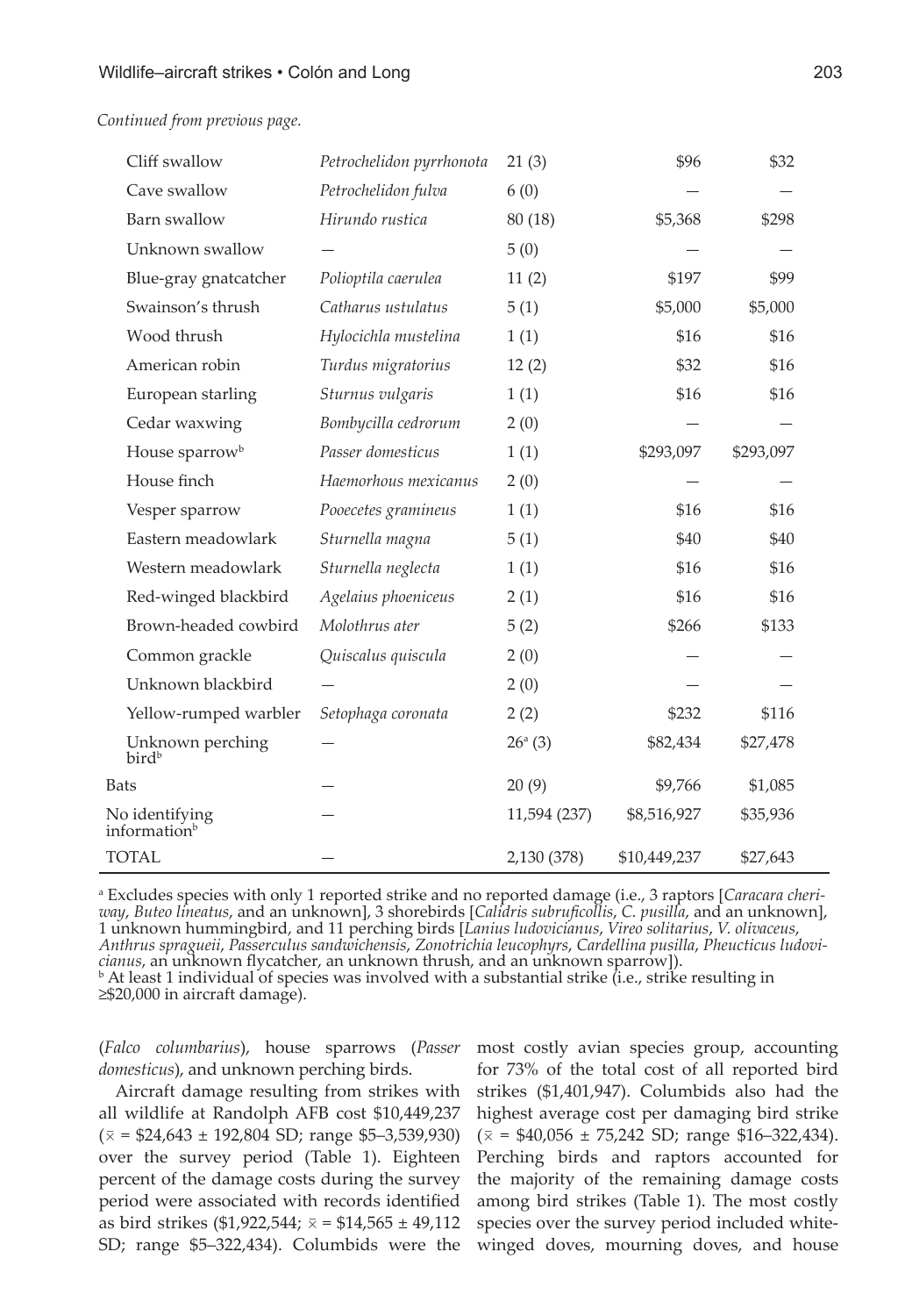

**Figure 1.** Number of wildlife–aircraft strikes (*n* = 2,130; solid black), columbid strikes (*n* = 129; solid gray), and white-winged dove strikes (*Zenaida asiatica*; *n* = 42; dashed gray) at Randolph Air Force Base near San Antonio, Texas, USA (1990–2014) with the number of flight operations (divided by 200) from 2003 to 2014 (dashed black).



**Figure 2.** Percentage of wildlife-aircaft strikes with military aircraft at Randolph Air Force Base, near San Antonio, Texas, USA by month (1990–2014) involv- ing all wildlife (*n* = 2,130), columbids only (*n* = 129), and white-winged doves (*Zenaida asiatica*) only (*n* = 42) and mean number of aircraft flight operations per month (divided by 500) from 2011 to 2014 (points) with 95% confidence intervals (error bars).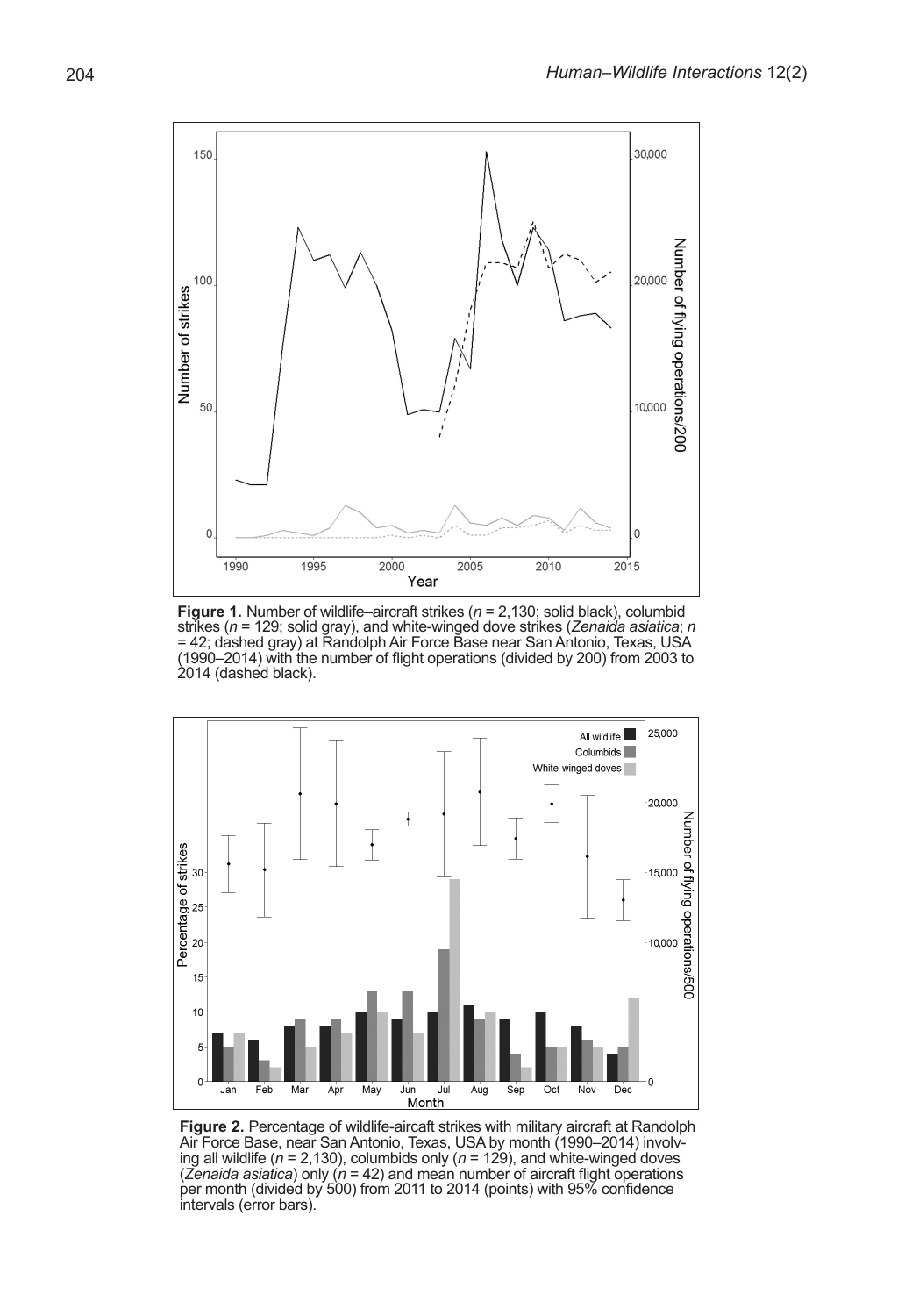



sparrows (Table 1). The average cost per strike when damage occurred was greatest for house sparrows, but the cost was associated with a single strike and did not represent a trend. After excluding house sparrows and other species with only 1 damaging strike over the survey period, white-winged and mourning doves had greater average costs per damaging strike than all other avian species (Table 1).

### **Factors influencing wildlife–aircraft strikes**

*Temporal factors.* The number of annual wildlife–aircraft strikes reported over the survey period varied from a low of 21 (1991 and 1992) to a high of 153 (2006;  $\bar{x}$  = 85 strikes/yr ± 34 SD; Figure 1). There was a linear relationship between the number of wildlife–aircraft strikes and the number of flight operations for the years when flight activity data were available  $(i.e., 2003-2014; R^2 = 0.70, F_{1,10} = 23.19, P \le 0.01$ . Columbid strikes were reported every year starting in 1992 ( $\bar{x}$  = 6 strikes/yr  $\pm$  4 SD, range 1–13), and white-winged dove strikes were first reported in 2000 and then at least once annually from 2004 to 2014 ( $\bar{x}$  = 3 strikes/yr  $\pm$ 2 SD, range 1–7). However, neither the annual number of strikes involving all columbids  $(R^2 =$ 0.00,  $F_{1,10} = 0.01$ ,  $P = 0.91$ ) nor the annual number of strikes with white-winged doves  $(R^2 = 0.01,$  $F_{19} = 0.07$ ,  $P = 0.80$ ) varied according to annual flight activity.

Overall wildlife–aircraft strike frequency varied across months ( $\chi^2_{11}$  = 110.71, *P* ≤ 0.01, *V* = 0.07), with peaks in July and August and a low in December (Figure 2). The frequency of columbid strikes also differed by month (*P ≤*  0.01, *V* = 0.16), but the distribution varied from that expected given the monthly distribution of all wildlife–aircraft strikes  $(P = 0.02, V = 0.13)$ . Most columbid strikes occurred from May to July, and the fewest occurred in fall and winter months (Figure 2). The frequency of strikes with white-winged doves varied by month as expected given the monthly distribution of columbid strikes (*P* = 0.62, *V* = 0.14; Figure 2). Monthly flight operations varied significantly across months from 2011 to 2014 ( $F_{11,36} = 6.17$ , *P*  $\leq$  0.01,  $\eta$ <sup>2</sup> = 0.65), with significantly less aircraft activity in December compared to most months (Figure 2). However, we found no correlations between monthly flight operations and the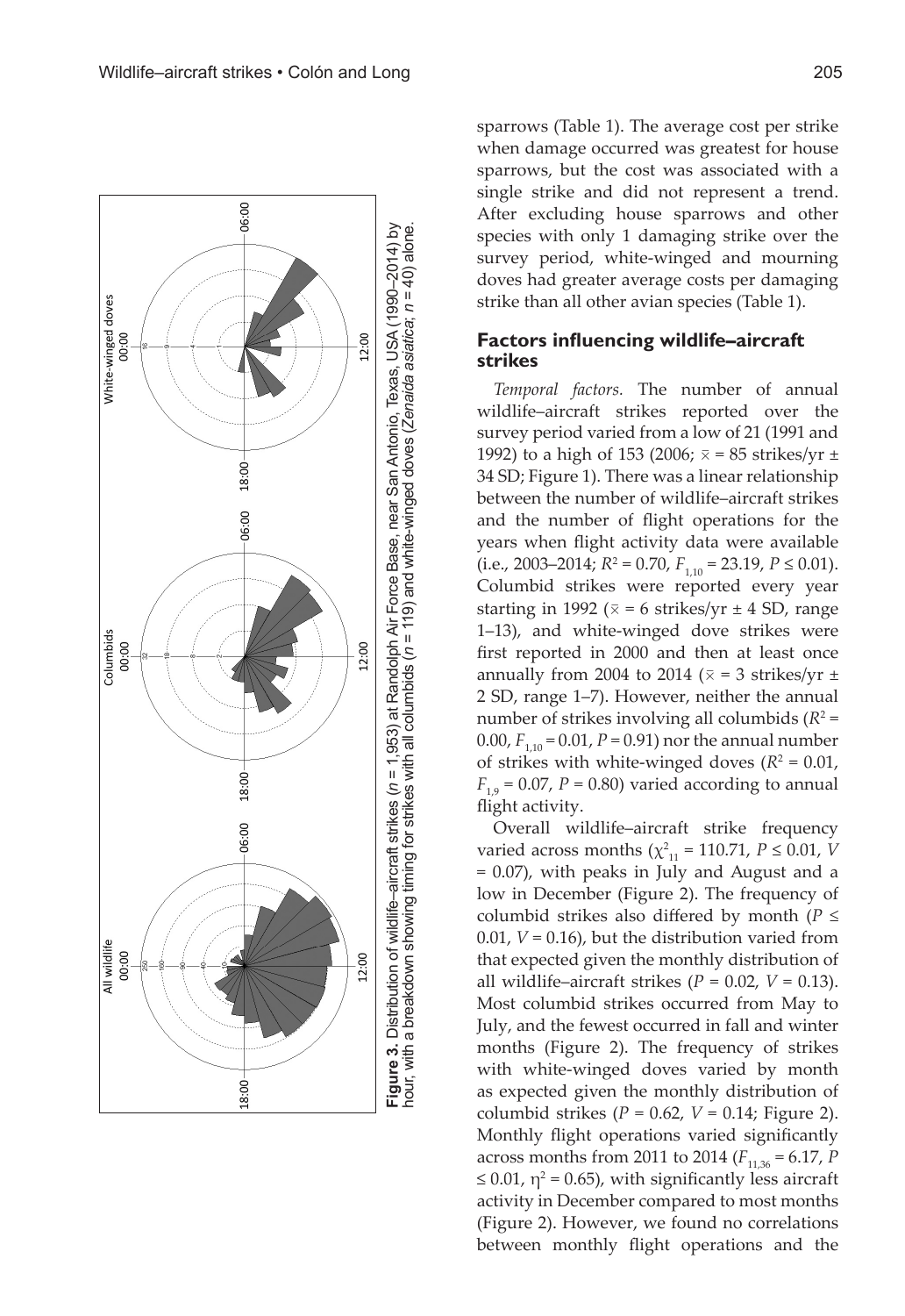number of wildlife–aircraft strikes (*r =* 0.13, *P* = 0.38), columbid strikes (*r =* 0.08, *P* = 0.58), or white-winged dove strikes  $(r = -0.02, P = 0.88)$ during the years for which flight information was available (i.e., 2011–2014).

Nighty-two percent ( $n = 1,953$ ) of all wildlifeaircraft strike records included information regarding event time. Strikes were not distributed as expected, assuming the distribution of flight operations from 2010–2014 was consistent for the duration of the survey period ( $\chi^2$ <sub>1</sub> = 13,459.00, *P* ≤ 0.01, *V* = 2.65). Less than 1% of flight operations occurred at night (i.e., 18:00–06:00 hrs), compared to 8% of wildlife– aircraft strikes. Daytime strikes (*n* = 1,789) were distributed as expected during the early (53%) and late (47%) periods given aircraft activity (41% and 59%; = 0.14, *P =* 0.71, *V* = 0.01). Event times were available for  $92\%$  ( $n = 119$ ) and  $95\%$ (*n =* 40) of columbid strikes and white-winged dove strikes, respectively. Four percent of columbid strikes and 3% of white-winged dove strikes occurred at night. Columbids ( $\chi^2$ <sub>1</sub> = 6.59,  $P = 0.01$ ,  $V = 0.24$ ) and white-winged doves ( $\chi^2$ <sub>1</sub> = 5.53, *P =* 0.01, *V* = 0.38) were more likely to be struck earlier in the day rather than later given daily aircraft activity. There were no distinct hourly peaks when considering all wildlife– aircraft strikes (Figure 3). However, peak hours for columbid strikes occurred from 0800–1000, with a smaller afternoon peak from 1500–1700 (Figure 3). Hourly peaks in white-winged dove strikes were consistent with columbid strikes, but with relatively fewer strikes occurring during the 0900–1000 interval (Figure 3).

*Precipitation.* Rainfall ≥0.25 cm, ≥1.27 cm, and ≥2.54 cm occurred on 12%, 5%, and 3% of days during the survey period (*n* = 9,131). Mean daily rainfall during the survey period was 0.09 cm ± 0.38 SD (range 0–11.26 cm), and mean daily rainfall was  $0.08$  cm  $\pm 0.35$  SD (range  $0-5.73$  cm) on days with wildlife–aircraft strikes (*n* = 1,707), 0.10 cm  $\pm$  0.31 SD (range 0–1.99 cm) on days with columbid strikes ( $n = 124$ ), and 0.16 cm  $\pm$ 0.45 SD (range 0–1.99 cm) on days with whitewinged dove strikes (*n* = 39). Rainfall patterns on days with wildlife–aircraft strikes were as expected for all rainfall levels given rainfall patterns on all days during the survey period  $(≥0.25$  cm:  $\chi^2$ <sub>6</sub> = 8.97, *P* = 0.17, *V* = 0.03; ≥1.27 cm:  $\chi^2_{6}$  = 6.25, *P* = 0.40, *V* = 0.02; ≥2.54 cm:  $\chi^2_{6}$  = 5.61,  $P = 0.47$ ,  $V = 0.02$ ). Similarly, rainfall patterns

on days with columbid strikes were distributed as expected given rainfall on all survey days (≥0.25 cm: *P* = 0.98, *V* = 0.04; ≥1.27 cm: *P* = 0.80, *V* = 0.06; ≥2.54 cm: *P* = 0.86, *V* = 0.06), as were rainfall patterns on days with white-winged dove strikes (≥0.25 cm: *P* = 0.87, *V* = 0.10; ≥1.27 cm: *P* = 0.31, *V* = 0.17; ≥2.54 cm: *P* = 0.23, *V* = 0.18). Monthly rainfall was weakly correlated with the number of strikes when considering all wildlife–aircraft strikes  $(r = 0.13, P = 0.02)$ , but not when considering columbid strikes (*r* = 0.07,  $P = 0.25$ ) or white-winged dove strikes ( $r =$ 0.03,  $P = 0.66$ ).

*Phase of flight.* Wildlife–aircraft strikes (*n =* 919) did not occur equally among phases of flight (χ2 3  *=* 336.40, *P* ≤ 0.01, *V* = 0.35). Most strikes occurred during landing (49%) and takeoff (26%). Columbids were struck more often during these phases than expected given the distribution of all wildlife–aircraft strikes by phase of flight (*P* ≤ 0.01, *V* = 0.30; 55% and 41%, respectively). No records indicated strikes with columbids when aircraft were engaged in low-level flight. Strikes involving whitewinged doves (*n* = 35) only occurred during the takeoff and landing phases of flight, but the distribution of strikes among these phases was different than expected given that of all columbid strikes ( $P \le 0.01$ ,  $V = 0.53$ ), with 69% of strikes occurring during takeoff and 31% during landing.

*Altitude*. Altitude of wildlife–aircraft strikes  $(n = 648)$  varied  $(P \le 0.01, V = 0.74)$ , with 82% of strikes occurring at ≤152 m AGL, 5% from 153–304 m AGL, and the remaining 13% from 305–457 m AGL. Mean altitude of all wildlife– aircraft strikes during the survey period was 86 m AGL ± 120 SD (range 0–457 m AGL). The distribution of columbid strikes (*n* = 92) by height category differed from that expected given all wildlife–aircraft strikes (*P ≤* 0.01, *V* = 0.92), with 95% of strikes occurring at ≤152 m AGL, 3% from 153–304 m AGL, and 2% at 305– 457 m AGL. Mean altitude of columbid strikes with aircraft was 50 m AGL  $\pm$  69 SD (range 0–366 m AGL). All but 1 aircraft strike involving white-winged doves (*n* = 33) occurred at ≤152 m AGL, with an altitude distribution as expected given that of all columbid strikes (*P* = 0.62, *V*  = 0.14). Mean altitude of aircraft strikes with white-winged doves was  $46$  m AGL  $\pm 60$  SD (range 0–305 m AGL).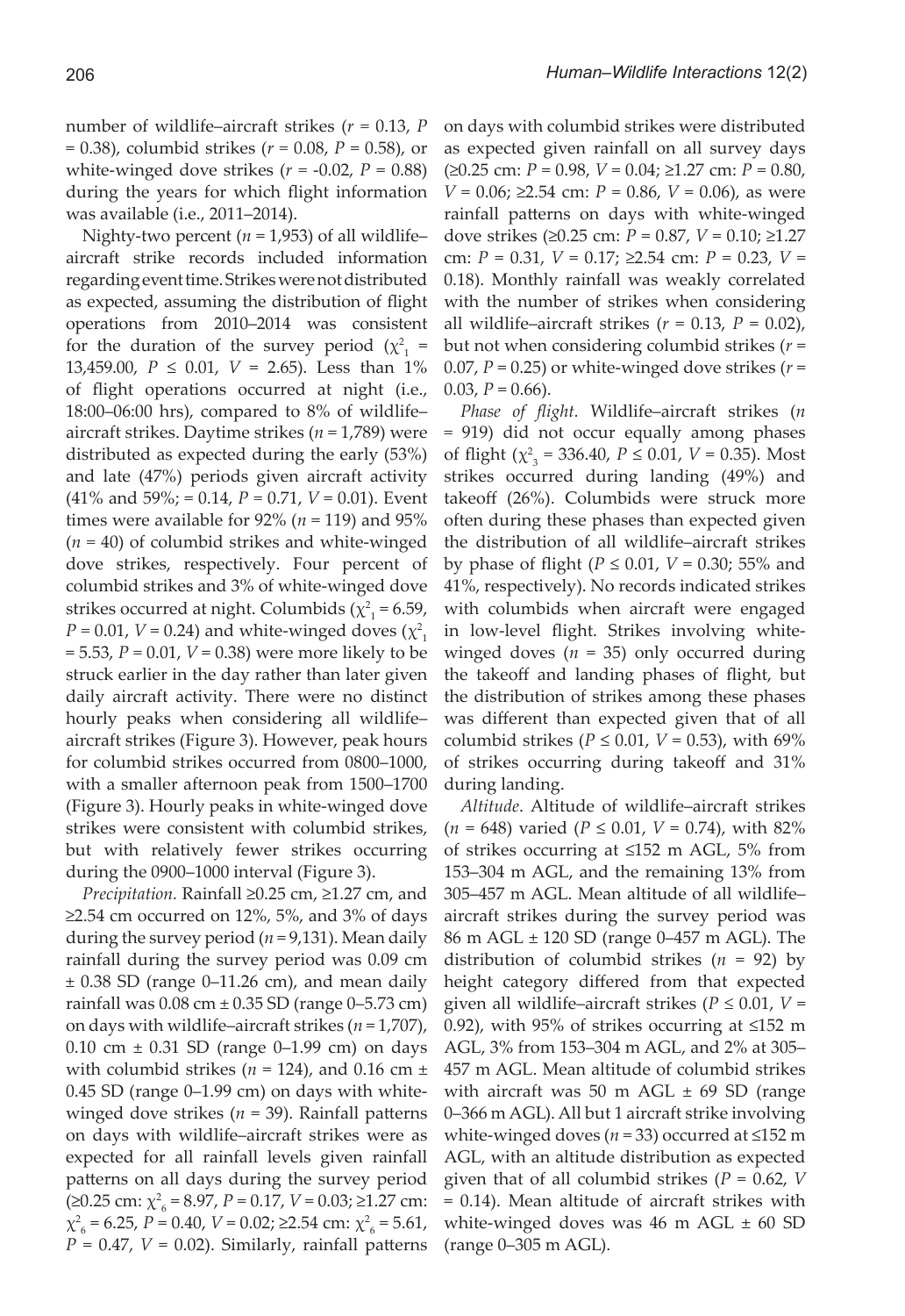## **Discussion**

Though columbids are often considered less hazardous to aircraft than larger birds (Dolbeer et al. 2000, Zakrajsek and Bissonette 2005, Dolbeer and Wright 2009, DeVault et al. 2011), our results support DeVault et al.'s (2018) strike risk assessment, which accounted for both frequency and severity of strikes and ranked 2 columbid species among the top 5 greatest strike risks nationwide. Columbids were not the most frequently struck species group at Randolph AFB. However, columbid strikes were common and they comprised the majority of strikes that resulted in substantial damage during the survey period. From an economic perspective, strikes with columbids cost ~3 times and ~17 times more than strikes with perching birds and raptors, and the average cost per columbid strike was ~6 times and ~8 times greater than strikes with perching birds and raptors.

Strike records identified 55 bird species during the survey period. Though whitewinged doves were involved in only 8% of bird strikes, they accounted for the majority of bird strikes resulting in substantial damage. Nationally, aircraft strikes with white-winged doves are infrequent enough that the species is not included in rankings of relative hazard (Dolbeer et al. 2000, Zakrajsek and Bissonette 2005, Dolbeer and Wright 2009, DeVault et al. 2011) or risk (DeVault et al. 2018). However, white-winged dove populations are expanding throughout the southern United States (Butcher et al. 2014), and our results indicate this species has the potential to be a hazard locally.

Each of the columbid species struck by aircraft at Randolph AFB have resident populations, but in winter, northern migrants may join residents, such that local abundance is greatest in winter (Schwertner et al. 2002, Otis et al. 2008). On-theground surveys of white-winged doves flying over the eastern runway at Randolph AFB in 2017 and 2018 seem to support this (A. M. Long, unpublished report). Nonetheless, the number of strikes involving columbids was lowest in fall and winter, which could suggest that local abundance is not a major factor influencing strike frequency. Alternatively, the decline in strikes in winter could be a function of reduced aircraft activity in December, though we found no correlation between the number of strikes and monthly aircraft activity. Regular avian monitoring would better facilitate interpretations of seasonal strike patterns in relation to species abundance.

Resident columbids at Randolph AFB can breed year-round, but they demonstrate peak breeding behavior in spring (Murton and Westwood 1977, West et al. 1993, Swank 1995), such that recruitment of hatch-year birds is greatest in summer (e.g., Collier et al. 2013) when the number of strikes with columbid species at Randolph AFB was greatest. Naïve young birds may be less able to avoid collisions and could, therefore, pose a greater strike risk than experienced adults (e.g., Mumme et al. 2000, Anderson et al. 2005, Caister 2009). However, avoidance responses vary across species (e.g., Blackwell et al. 2009, Husby and Husby 2014), and though the timing of juvenile recruitment of doves corresponds to a peak in columbid strikes at the base, evidence suggests that experience does not increase the likelihood of successful vehicle avoidance for at least 1 columbid species (i.e., rock pigeon; DeVault et al. 2017). Increased foraging needs by females during breeding (e.g., West 1993) or shifting distributions of preferred food resources (see Neill 2016) could also explain the greater number of columbid strikes in spring and summer months.

Less than 1% of flying operations at Randolph AFB occurred at night, and consequently, the majority of wildlife–aircraft strikes on the base occurred during the day. Though wildlife–aircraft strikes generally followed the distribution of aircraft activity throughout the day, columbids were struck more than expected earlier, particularly between the hours of 0800 and 1000. There was also a second smaller peak in columbid strikes in the afternoons from 1500–1700. These peaks likely corresponded to columbids traveling to and from foraging and drinking locations. White-winged doves, for example, exhibit consistent daily activity patterns during breeding, with males foraging and drinking early in the mornings and females foraging and drinking when males return and until late afternoon (Arnold 1943, Elder 1956, Schacht et al. 1995). Though our results were consistent with other studies (e.g., Burger 1985, Linnell et al. 1996), it is important to note that reporting of strikes may be reduced at night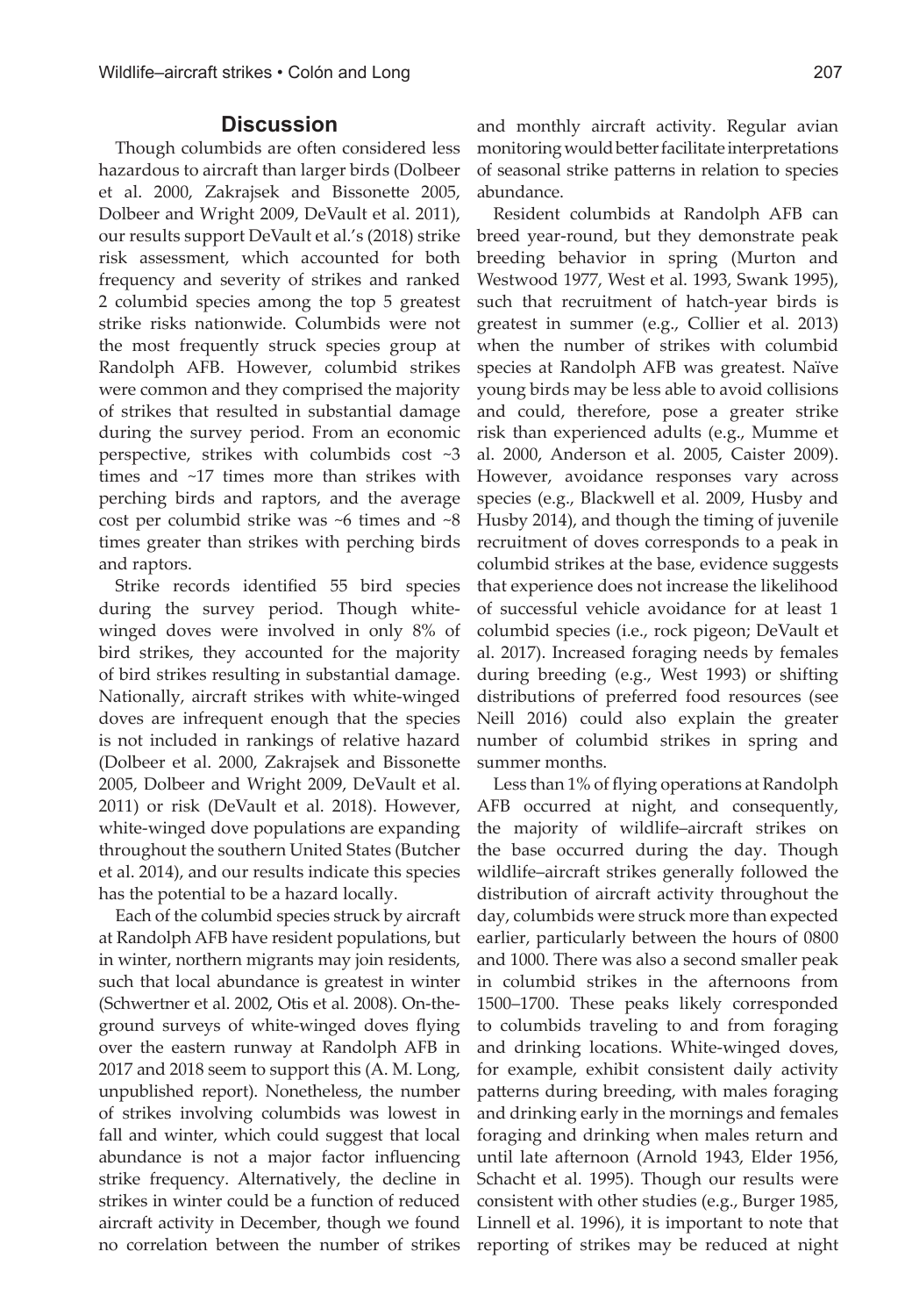and early in the morning when visibility is low (Linnell et al. 1999).

Wildlife–aircraft strikes may be more likely to occur on days with rain because of reduced visibility or increased ambient noise (e.g., Steele 2001) or following rainfall events when standing water can act as an attractant (Blokpoel 1976, Buckley and McCarthy 1994, Gabrey and Dolbeer 1996). However, we found no evidence that wildlife–aircraft strikes, in general, or columbid strikes, in particular, were more likely to occur at Randolph AFB on days with precipitation or within the days following rainfall events than would be expected given the general pattern of rainfall over the survey period. Linnell et al. (1996) suggested that cumulative rainfall could result in increased strikes through increased food production on or near the airfield. Though we found a weak positive correlation between the number of wildlife–aircraft strikes and monthly precipitation, we found no relationship between columbid strikes and monthly rainfall, and further research would be needed to determine how monthly rainfall affects the abundance and distribution of food resources within the airfield environment and what, if any, effects it has on strike frequency.

Wildlife–aircraft strikes at Randolph AFB occurred during all phases of flight, but like others (e.g., Burger 1985, Linnell et al. 1996, Dolbeer et al. 2016), we found that strikes were more likely to occur during landing than takeoff. Planes are quieter on arrival than during departure (Burger 1983), which could account for the greater number of strikes during landing at the base. Surprisingly, white-winged dove strikes were twice as likely to occur during takeoff than landing. The greater average cost of damage we observed for white-winged dove strikes compared to strikes with other species may be a function of the greater severity of strikes that occur during takeoff compared to landing (Richardson 1994). Not surprisingly given phase of flight when strikes occurred, and as expected given Dolbeer (2006), the majority of wildlife– aircraft strikes at Randolph AFB occurred at low altitudes (i.e., ≤152 m AGL). However, few strikes occurred during low-level flights on base at ≤457 m AGL during the survey period. As such, we were unable to examine the impacts of wildlife– aircraft strikes, in general, or columbid strikes, in

particular, on military aircraft engaged in such flights. Further investigations should include analyses of low-level flight within military training routes (≤3,048 m mean sea level [MSL]) where military aircraft can operate at speeds in excess of 250 knots indicated airspeed (KIAS; FAA 1990).

#### **Management implications**

Estimation of strike risk by species assemblage is important for identifying appropriate management actions to reduce the likelihood of wildlife–aircraft strikes. Though not the most frequently struck species assemblage, columbids were regularly struck at Randolph AFB and represented a significant strike risk, accounting for more than half of all strikes that resulted in substantial damage. White-winged doves were the most damaging and costly columbid species, perhaps because strikes with this species were most common during takeoff, when strike damage may be more severe (Richardson 1994). Rock pigeons and mourning doves are common columbid species found in urban areas in North America, and white-winged dove populations are increasing throughout the southern United States (Butcher et al. 2014), suggesting that the risk associated with dove strikes could be widespread (see DeVault et al. 2018). Limiting suitable foraging and nesting habitats for columbids near runways may reduce exposure to these species, while reducing aircraft activity, increasing vigilance during takeoff and landing, and implementing on-the-ground hazing techniques in morning and late afternoon hours during spring and summer months may help to minimize the frequency of columbid strikes and reduce associated safety and economic concerns.

#### **Acknowledgments**

M. McCullers and D. Sullivan supplied us with and answered questions related to the USAF BASH data used in this manuscript. G. Thompson, L. Sims, and A. Blodgett supplied us with data and answered questions regarding aircraft activity at Randolph AFB. The Texas A&M Natural Resources Institute provided logistical support, and R. Tabor, S. Carrasco, T. Messmer, and 2 anonymous reviewers provided valuable comments on earlier drafts of this manuscript. This work was supported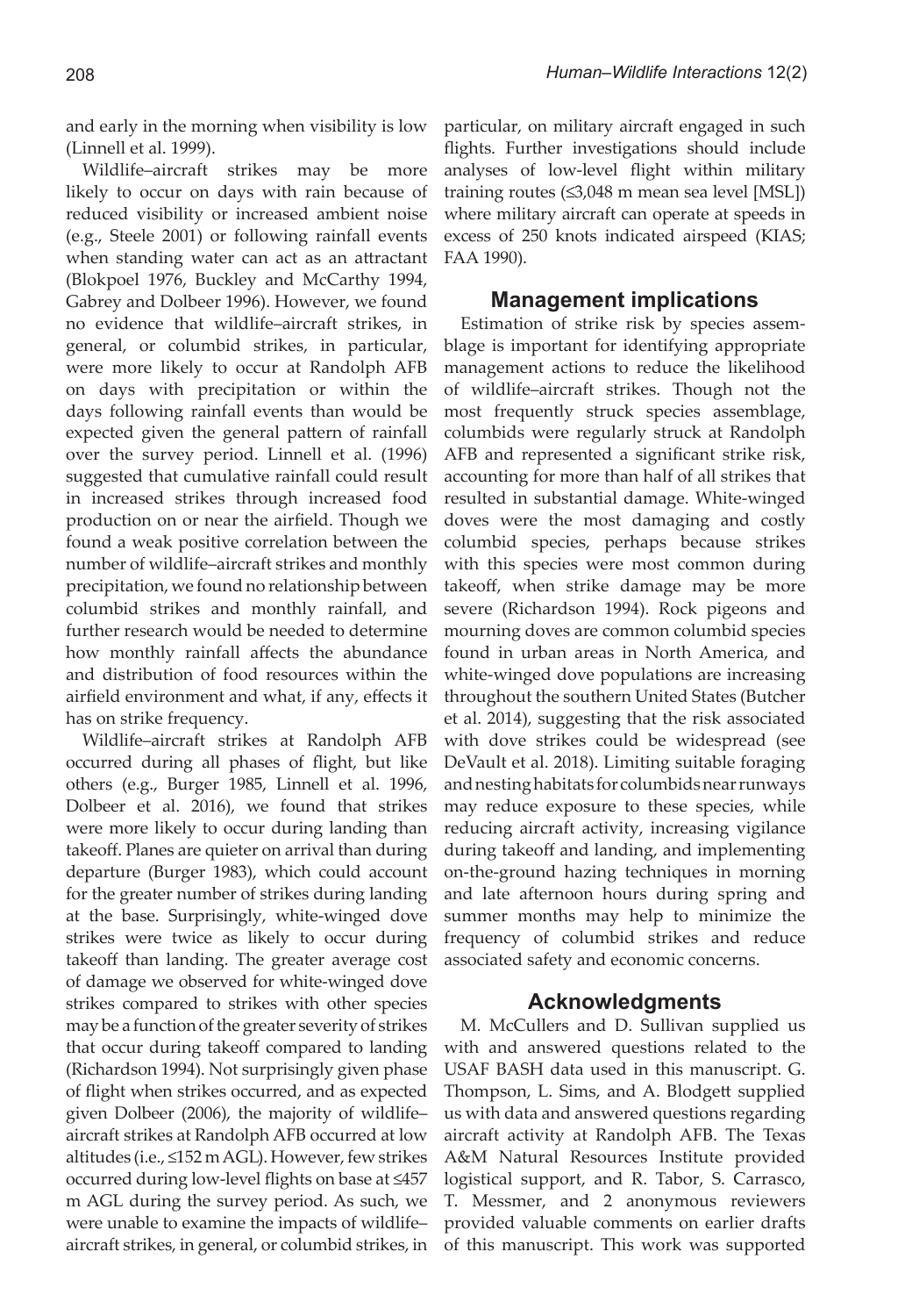through a research contract with Joint Base San Antonio's Natural Resource Branch (W9126G-15-2-0021).

## **Literature cited**

- Allan, J. R. 2000. The costs of bird strikes and bird prevention. Pages 147–153 *in* L. Clark, H. Hone, J. A. Shivik, R. A. Watkins, K. C. Vercauteren, and J. K. Yoder, editors. Human conflicts with wildlife: economic considerations. Proceedings of the Third NWRC Special Symposium, National Research Center, Fort Collins, Colorado, USA.
- Anderson, A., D. S. Carpenter, M. J. Begier, B. F. Blackwell, T. L. DeVault, and S. A. Shwiff. 2015. Modeling the cost of bird strikes to US civil aircraft. Transportation Research Part D 38:49–58.
- Anderson, C., and S. Osmek. 2005. Raptor strike avoidance at Seattle-Tacoma International Airport: a biological approach. Bird Strike Committee-USA/Canada 7th Annual Meeting, Vancouver, British Columbia, Canada.
- Arnold, L. W. 1943. The western white-winged dove in Arizona. Arizona Game and Fish Commission, Phoenix, Arizona, USA.
- Blackwell, B. F., E. Fernández-Juricic, T. W. Seamans, and T. Dolan. 2009. Avian visual system configuration and behavioral response to object approach. Animal Behaviour 77:673– 684.
- Blair, R. B. 1996. Land use and avian species diversity along an urban gradient. Ecological Applications 6:506–519.
- Blokpoel, H. 1976. Bird hazards to aircraft. Canadian Wildlife Service, Ottowa, Canada.
- Buckley, P. A., and M. G. McCarthy. 1994. Insects, vegetation, and the control of laughing gulls (*Larus atricilla*) at Kennedy International Airport, New York City. Journal of Applied Ecology 31:291–302.
- Burger, J. 1983. Jet aircraft noise and bird strikes: why more birds are being hit. Environmental Pollutions (Series A) 30:143–152.
- Burger, J. 1985. Factors affecting bird strikes on aircraft at a coastal airport. Biological Conservation 33:1–28.
- Butcher, J. A., B. A. Collier, N. J. Silvy, J. A. Roberson, C. D. Mason, and M. J. Peterson. 2014. Spatial and temporal patterns of range expansion of white-winged doves in the USA from 1979 to 2007. Journal of Biogeography

41:1947–1956.

- Cade, T. J. 1965. Relations between raptors and columbiform birds at a desert water hole. Wilson Bulletin 77:340–345.
- Caister, L. 2009. Raptors, rodents and rare weather: managing increased migratory raptor populations at McConnell AFB, Kansas. 11th Joint Meeting of the Bird Strike Committee USA & Canada, Victoria, British Columbia, Canada.
- Collier, B. A., S. R. Kremer, C. D. Mason, J. Stone, K. W. Calhoun, and M. J. Peterson. 2013. Immigration and recruitment in an urban whitewinged dove breeding colony. Journal of Fish and Wildlife Management 4:33–40.
- Conole, L. E., and J. B. Kirkpatrick. 2011. Function and spatial differentiation of urban bird assemblages at the landscape scale. Landscape and Urban Planning 100:11–23.
- DeVault, T. L., J. L. Belant, B. F. Blackwell, and T. W. Seamans. 2011. Interspecific variation in wildlife hazards to aircraft: implications for airport wildlife management. Wildlife Society Bulletin 35:394–402.
- DeVault. T. L., B. F. Blackwell, T. W. Seamans, M. J. Begier, J. S. Kougher, J. E. Washburn, P. R. Miller, and R. A. Dolbeer. 2018. Estimating interspecific economic risk of bird strikes with aircraft. Wildlife Society Bulletin 42:94–101.
- DeVault, T. L., T. W. Seamans, B. F. Blackwell, S. L. Lima, M. A. Martinez, and E. Fernández-Juricic. 2017. Can vehicle experience reduce collisions between birds and vehicles? Journal of Zoology 301:17–22.
- Dolbeer, R. A. 2006. Height distribution of birds recorded by collisions with civil aircraft. Journal of Wildlife Management 70:1345–1350.
- Dolbeer, R. A., and M. J. Begier. 2012. Comparison of wildlife data among airports to improve avian safety. Proceedings of the International Bird Strike Conference 30:25–29.
- Dolbeer, R. A., J. L. Belant, and J. L. Sillings. 1993. Shooting gulls reduces strikes with aircraft at John F. Kennedy International Airport. Wildlife Society Bulletin 21:442–450.
- Dolbeer, R. A., and P. Eschenfelder. 2003. Amplified bird-strike risks related to population increases of large birds in North America. International Bird Strike Committee, Warsaw IBSC26/WP-OS4:49–67.
- Dolbeer, R. A., J. R. Weller, A. L. Anderson, and J. J. Begier. 2016. Wildlife strikes to civil aircraft in the United States 1990–2015. U.S.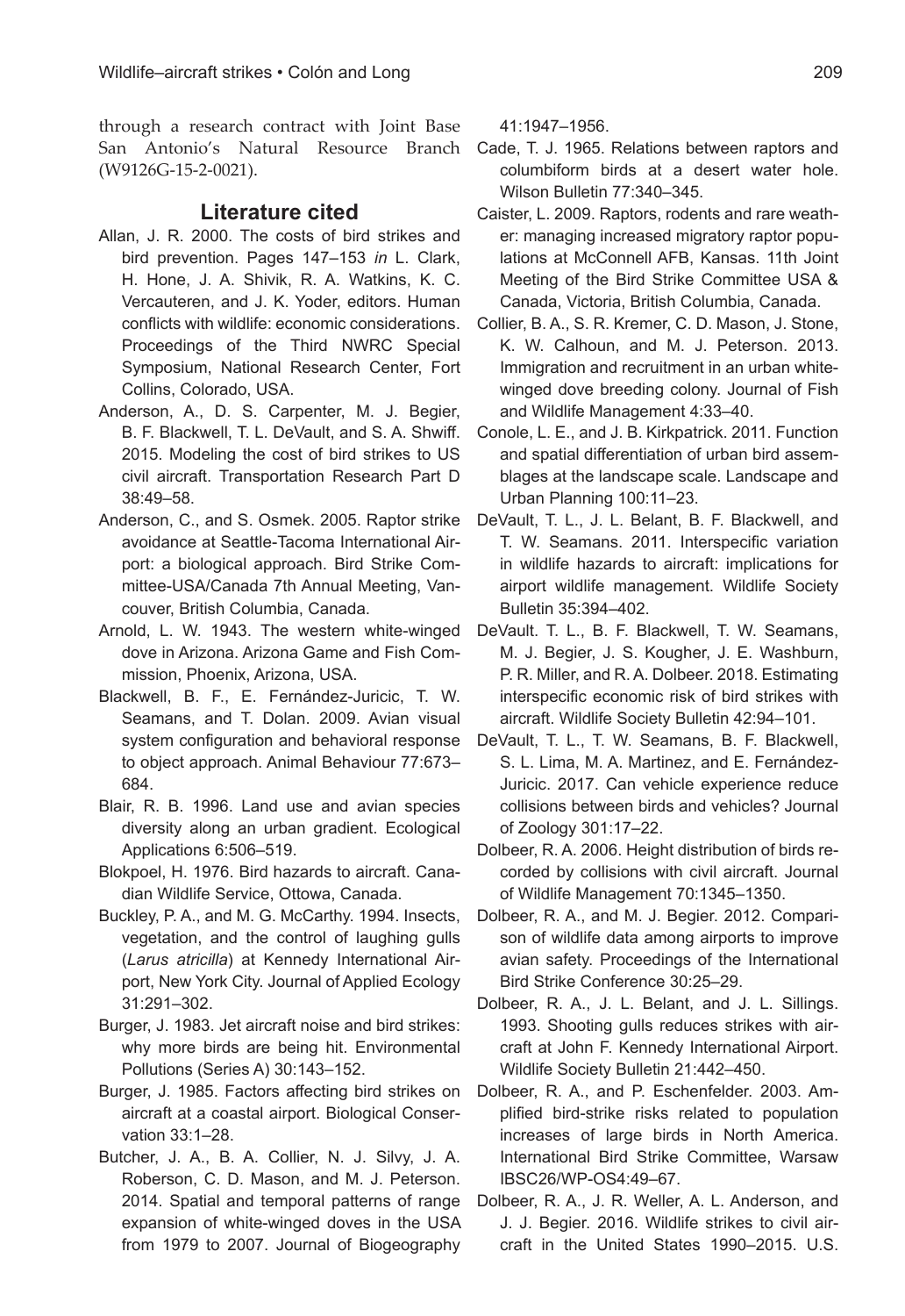Federal Aviation Administration Serial Report 22, Washington, D.C., USA.

- Dolbeer, R. A., and S. E. Wright. 2009. Safety management systems: how useful will the FAA National Wildlife Strike Database be? Human– Wildlife Conflicts 3:167–178.
- Dolbeer, R. A., S. E. Wright, and E. C. Clearly. 2000. Ranking the hazard level of wildlife species to aviation. Wildlife Society Bulletin 28:372–378.
- Elder, J. B. 1956. Watering patterns of some desert game animals. Journal of Wildlife Management 20:368–378.
- Engels, B. 2015. Package 'XNomial.' R package version 1.0.4.
- Eschenfelder, P. 2005. High-speed flight at low altitude: hazard to commercial aviation? Proceedings of the 7th Annual Bird Strike Committee-USA/Canada. USA Canada Bird Strike Committee, Vancouver, British Columbia, Canada.
- Federal Aviation Administration (FAA). 1990. Advisory Circular 201-5B. U.S. Department of Transportation, Washington D.C., USA.
- Francis, R. A., and M. A. Chadwick. 2012. What makes a species synurbic? Applied Geography 32:514–521.
- Gabrey, S. W., and R. A. Dolbeer. 1996. Rainfall effects on bird-aircraft collisions at two United States Airports. Wildlife Society Bulletin 24:272–275.
- Guerrant, T. L., C. K. Pullins, S. F. Beckerman, and B. E. Washburn. 2013. Managing raptors to reduce wildlife strikes at Chicago's O'hare International Airport. Proceedings of the Wildlife Damage Management Conference 159:63–68.
- Husby, A., and M. Husby. 2014. Interspecific analysis of vehicle avoidance behavior in birds. Behavioral Ecology 25:504–508.
- Kark, S., A. Iwaniuk, A. Schalimtzek, and E. Banker. 2007. Living in the city: can anyone become an 'Urban Exploiter.' Journal of Biogeography 34:638–651.
- Lefebvre, L. 1985. Stability of flock composition in urban pigeons. Auk 102:886–888.
- Leopold, A. S. 1953. Autumn feeding and flocking habits of the mourning dove in southern Missouri. Wilson Bulletin 55:151–154.
- Linnell, M. A., M. R. Conover, and T. J. Ohashi. 1996. Analysis of bird strikes at a tropical airport. Journal of Wildlife Management 60:935–945.
- Linnell, M. A., M. R. Conover, and T. J. Ohashi. 1999. Biases in bird strike statistics based on

pilot reports. Journal of Wildlife Management 63:997–1003.

- Luniak, M. 2004. Synurbanization—adaptation of animal wildlife to urban development. Pages 50–55 *in* W. W. Shaw, I. K. Harris, and L. VanDuff, editors. Proceedings of the 4th International Symposium on Urban Wildlife, Tucson, Arizona, USA.
- Mumme, R. L., S. J. Schoech, G. E. Woolfenden, and J. W. Fitzpatrick. 2000. Life and death in the fast lane: demographic consequences of road mortality in the Florida scrub-jay. Conservation Biology 14:501–512.
- Murton, R. K., and N. J. Westwood. 1997. Avian breeding cycles. Clarendon, Oxford, United Kingdom.
- National Oceanic and Atmospheric Administration (NOAA). 2018. Climate at a glance. National Oceanic and Atmospheric Administration, Washington, D.C., USA, <http://www.ncdc. noaa.gov/cag/>. Accessed June 19, 2017.
- Neill, A. K. 2016. Field guide to the plants of Dallas/Fort Worth International Airport with special focus on wildlife attractants. Volume II: Summer. Dallas/Fort Worth International Airport, Dallas, Texas, USA, <http://pub.lucidpress. com/DFW/AirportPlantsSummerFieldGuide/>. Accessed April 19, 2018.
- Neubauer, J. C. 1990. Why birds kill: crosssectional analysis of U.S. Air Force bird strike data. Aviation, Space, and Environmental Management 61:343–348.
- Otis, D. L., H. H. Schulz, D. Miller, R. E. Mirarchi, and T. S. Baskett. 2008. Mourning dove (*Zenaida macroura*). *In* P. G. Rodewald, editor. The birds of North America. Cornell Laboratory of Ornithology, Ithaca, New York, USA.
- Richardson, W. J. 1994. Serious birdstrike-related accidents to military aircraft of ten countries: preliminary analysis of circumstances. Bird Strike Committee Europe BSCE 22/WP22, Vienna, Austria.
- Richardson, W. J., and T. West. 2000. Serious birdstrike accidents to military aircraft: updated list and summary. Pages 67–98 *in* Proceedings of the 25th International Bird Strike Committee Meeting, Amsterdam, Netherlands.
- Sauer, J. R., D. K. Niven, J. E. Hines, D. J. Ziolkowski, Jr., K. L. Pardieck, J. E. Fallon, and W. A. Link. 2017. The North American breeding bird survey, results and analysis 1996–2015. Version 2.07. 2017 USGS Patuxent Wildlife